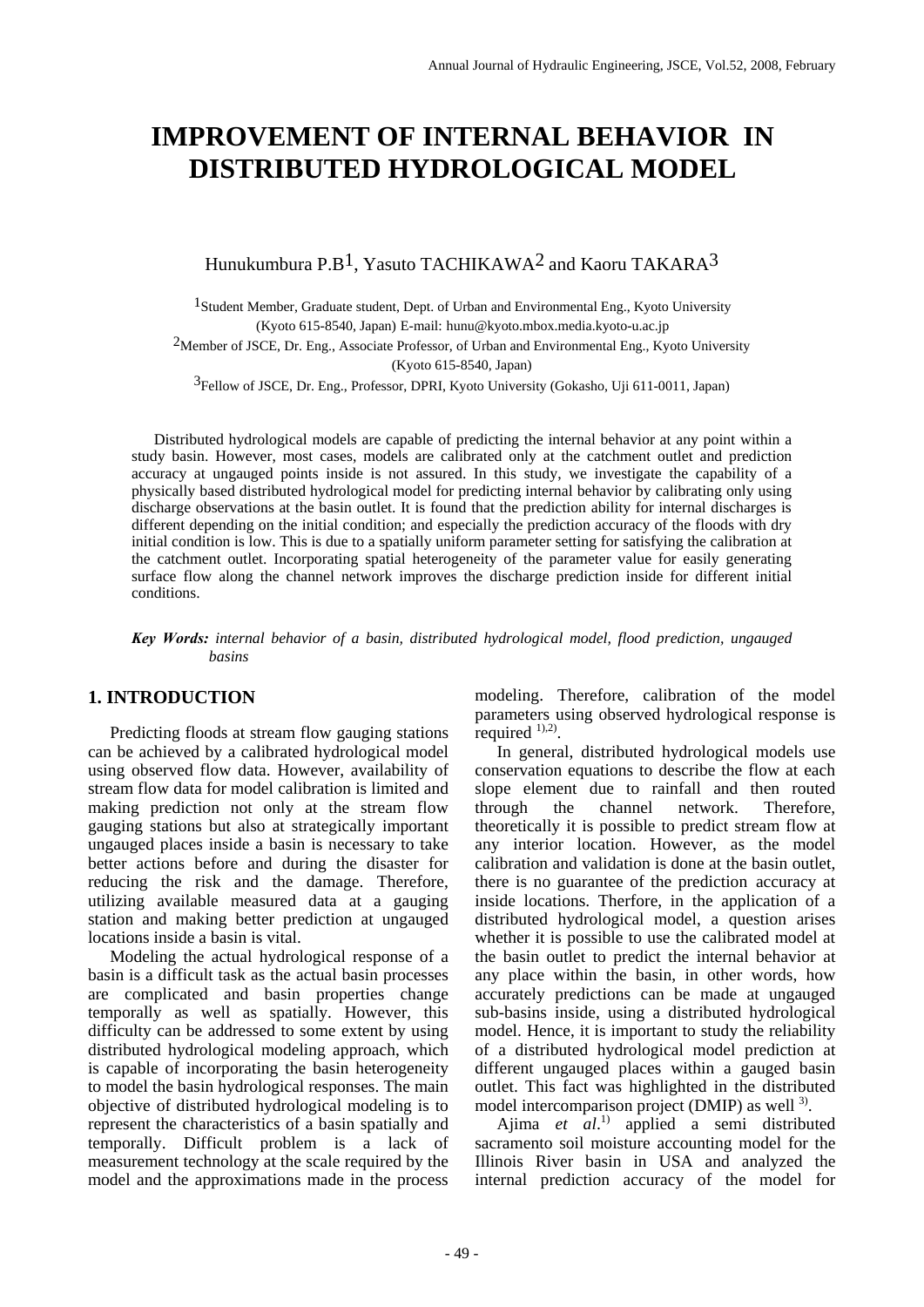different calibration strategies. They found that the model dose not predict well the stream flow at internal locations. Andersen *et al*. 2) applied a modified version of MIKE SHE model to the Senegal River basin and they calibrated the model for one station and validated against eight internal locations. They also found significant disagreements of the predictions with observed data at some upstream locations. Several studies<sup>1),4),5)</sup> concluded that calibration against additional internal gauge improves the prediction accuracy at some internal locations. Vieux *et al*. 6) observed that their physically based hydrological model is capable of making reliable predictions at some interior points. However, it is not clear in what situations, the hydrologic model well predict or not well predict internal hydrologic behavior.

In this study we investigate the prediction accuracy of internal behavior of a distributed hydrological model, OHDIS-kwmss, OHyMos based distributed hydrologic model with kinematic wave method including surface-subsurface runoff.(http://hywr.kuciv.kyoto-u.ac.jp/index.html# products). Even though the model calibration and validation at a basin outlet gives good agreement for different flood events it is observed that the prediction accuracy of internal locations is low for some flood events. The main objective of this study is to investigate in detail on the model internal behavior for different flood events to clarify the hydrologic condition that internal prediction is failed, and to improve the internal prediction accuracy without using the internal observations for model calibration.

Section 2 describes the distributed hydrological model used in this study. Details for the study basin and the internal prediction accuracy of the model are given in section 3. Section 4 presents the model improvement and discussion.

## **2. MODEL DESCRIPTION**

OHDIS-kwmss is based on the one dimensional kinematic wave theory and developed by Ichikawa *et al*. 7). The basin topography in the hydrologic model is represented according to the methodology described in Shiiba *et al.*8). In the model, it is considered that the basin consists of number of rectangular slope elements which drains to the deepest gradient of its surrounding (**Fig.1**). Each arrow corresponds to rectangular slope element.



**Fig.1** Representation of the topography.

The area of each element depends on the number of connections it has. In **Fig. 1**, when the area of grid cell is *a*, the slope element connected to Node B is assigned 1/4 of *a* and element connected to Node C is assigned 1/3 of *a*; thus the area of the slope element BC is 7/12 *a* according to Eq.(1). Slope flow produced due to rainfall is routed one dimensionally. Then it flows to the channel network and routed to the basin outlet.

Area of grid cell = 
$$
a
$$
,

(1)  $(a_{b})=a/4$ Area of slope element assigned from Node  $\text{C}(a_c) = a/3$  $\overline{\phantom{a}}$  $\overline{a}$ ⎭  $\left\{ \right\}$  $\vert$ Area of the slope element  $BC = a<sub>b</sub> + a<sub>c</sub>$ = Area of slope element assigned from Node  $B(a_b) = a/4$ 

It is assumed that the each slope element of the basin is covered with a permeable soil layer and a stage-discharge relationship for unsaturated, saturated and overland flow defined by the threshold  $d_c$  and  $d_s$ <sup>9)</sup> is adopted. **Figure 2** shows the flow process and the stage discharge relationship used in the OHDIS model given in Eq.(2).



**Fig.2** Flow process and Stage-discharge relationship

$$
q = \begin{cases} V_c d_c (h/d_c)^{\beta} & 0 \le h \le d_c \\ V_c d_c + V_a (h-d_c) & d_c < h \le d_s \\ V_c d_c + V_a (h-d_c) + \alpha (h-d_s)^m & d_s < h \end{cases}
$$
 (2)

where, *q* is the discharge per unit width; *h* is the stage; *Va* and *Vc* are flow rates in the capillary pore and non capillary pore respectively.

OHDIS model demands detail channel network information based on Japanese GIS data sets. Unfortunately, detail channel network information is not available for many countries in the world especially in developing countries where the water related problems hindered their development. Therefore, a preprocessor for topographic information, OHDIS-PreTOP<sup>10</sup>(http://hywr.kuciv. kyoto-u.ac.jp/hunu/) was developed to apply OHDIS to any catchments on the globe only using globally available digital elevation models and it was used for this study.

## **3. INTERNAL BEHAVIOR OF DISTRIBUTED HYDROLOGIC MODEL**

### **(1) Study basin and data**

The Maruyama River basin in Japan having area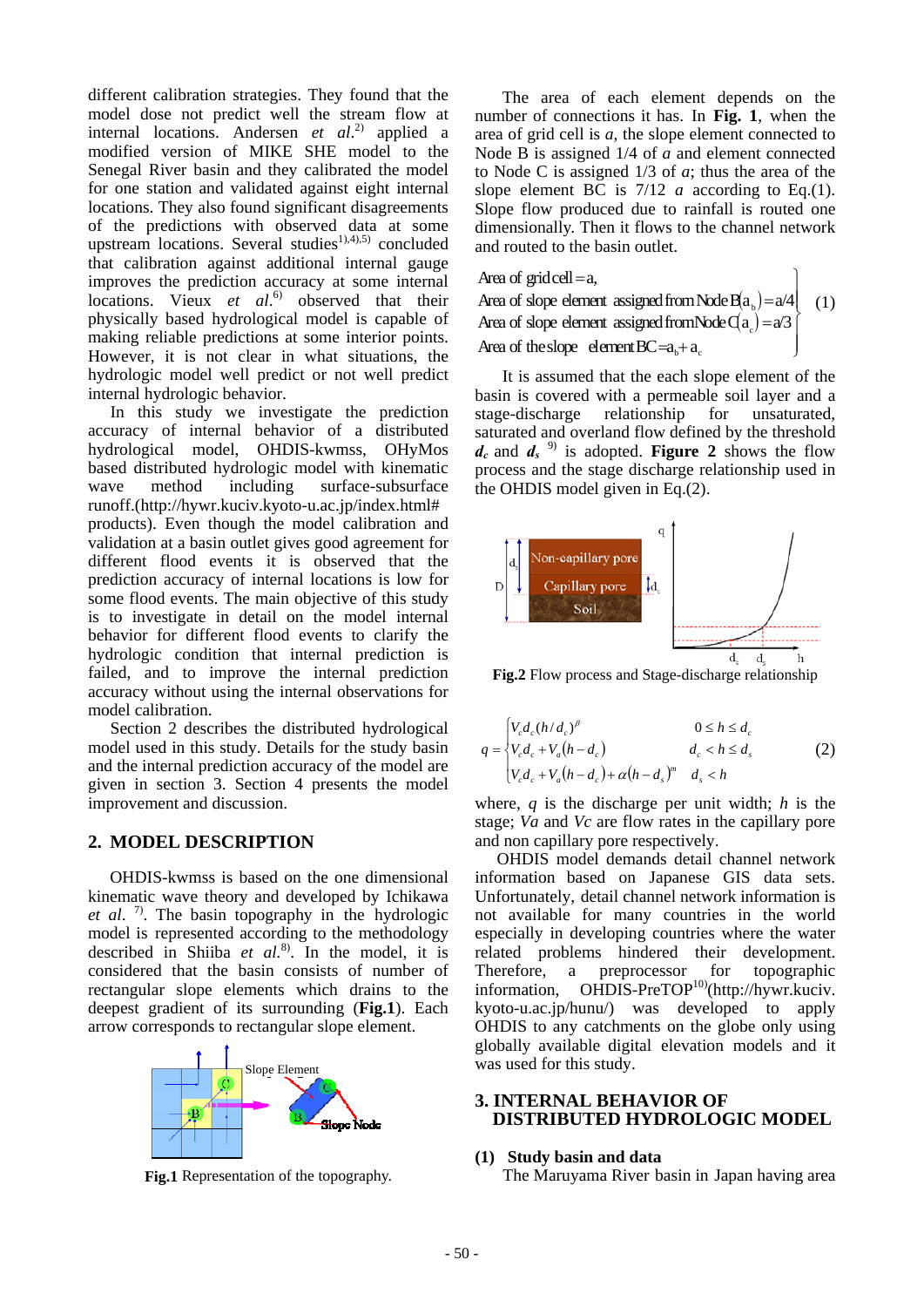of about 909  $km^2$  was selected for this study and four internal stream flow measuring stations was used for analysis of internal hydrologic behaviors. **Figure 3** shows the stream flow gauging locations, rainfall measuring stations and sub-basins at each internal gauging location. Brief physical details about each sub-basin are given in **Table 1**.



**Fig. 3** Maruyama Basin at Fuichiba.

|                             | <b>Basin Name</b> |       |                                           |       |       |  |
|-----------------------------|-------------------|-------|-------------------------------------------|-------|-------|--|
| Property                    |                   |       | Fuichiba Kamioda Kyoguchi Jyunisho Nakama |       |       |  |
| Area $(km^2)$               | 909               | 766   | 318                                       | 216   | 45    |  |
| Stream<br>Length (km)       | 240               | 202   | 82                                        | 55    | 12    |  |
| Mean<br>$Slope(\text{deg})$ | 13.80             | 14.19 | 13.51                                     | 15.54 | 17.05 |  |

**Table 1** Physical properties of sub basins.

According to the Japanese land use and land cover data set  $11$ ), the basin covered with different land use types comprise of 85% forest, 7 % rice, 2% buildings, 1% inland water and 5% other. To represent the basin topography, the SRTM 90m digital elevation model (http: //seamless. usgs.gov/) was used. Considering the time taken for automatic calibration of the distributed hydrological model, the original digital elevation model (DEM) was resampled to 200m x 200m grid size.

**Table 2** Details of the selected flood events at Fuichiba.

| Flood<br>event     | Date                   | Peak<br>flow<br>$(m^3/s)$ | Minimum<br>flow before flow of the<br>to the flood<br>$(m^3/s)$ | Initial river<br>event<br>$(m^3/s)$ |
|--------------------|------------------------|---------------------------|-----------------------------------------------------------------|-------------------------------------|
| Eventl             | $10/19 - 10/24$ , 2004 | 4782                      | 32                                                              | 32                                  |
| Event <sub>2</sub> | $09/28 - 10/02$ , 2004 | 2634                      | 67                                                              | 95                                  |
| Event <sub>3</sub> | $07/11 - 09/19, 2003$  | 545                       | 46                                                              | 47                                  |
| Event <sub>4</sub> | $08/23 - 09/02$ , 2004 | 2021                      | 5                                                               | 27                                  |

Rainfall data at ten stations within and nearby the Maruyama basin was used for the study. Three flood events in 2004 and one event in 2003 were selected and the details are given in **Table 2.** Event 1, 2 and 3 are occurred after a rainy period and the initial status of the basin can be considered as wet. Event 4 occurred after reasonably dry period (about 25 days) and therefore the status of the basin before to the flood is considered as dry. Initial condition of the basin was set up using the initial river flow and assuming the steady state condition.

### **(2)Methodology**

Overall objective of this study is to investigate the accuracy of representation of the internal behavior of a distributed hydrological model and improve the internal prediction accuracy. Even though distributed hydrological models are capable of predicting some internal state variables of the basin, most of the cases, measured stream flow data is the only information for model calibration and validation due to lack of internal spatio-temporal observed data of the other hydrological responses. Here in this study also we used stream flow data for model calibration, validation and to evaluate how accurately the OHDIS model can predict the internal behavior of the basin.

The Shuffled Complex Evolution Algorithm  $(SCE)^{12,13}$  is used for calibrating the model using the observed stream flow data at the basin outlet at the Fuichiba station. The SCE algorithm is a singleobjective global optimization method widely used to find the best fitted parameter set for nonlinear hydrological models. Here, in this study, Nash Sutcliffe coefficient  $(N_c)$  is used as the objective function for model calibration. Calibration of a distributed hydrological model with large number of spatially distributed model parameters is time consuming and computationally intensive  $5$ . Even though the OHDIS model is capable of representing the heterogeneity of the basin land use and soil properties, it is rather difficult for automatic calibration of fully distributed parameters in the basin. Therefore, it is assumed that the whole basin has uniform properties and optimized for one set of model parameters, *β, dc , ds , Saturated hydraulic conductivity and Manning's coefficient*.

At first, the OHDIS model was calibrated for Event 1, which is the biggest recorded flood in the basin in recent history, by using the observed data at the basin outlet at Fuichiba. A best fit parameter set for the basin was obtained with the help of the SCE algorithm and the other three events were used for model validation. After the model was verified, at the outlet, the optimum parameter set was used to simulate the flood hydrographs at each internal gauging station. Finally, the model simulated flood hydrographs and the observed flood hydrographs at each internal gauging location were compared. The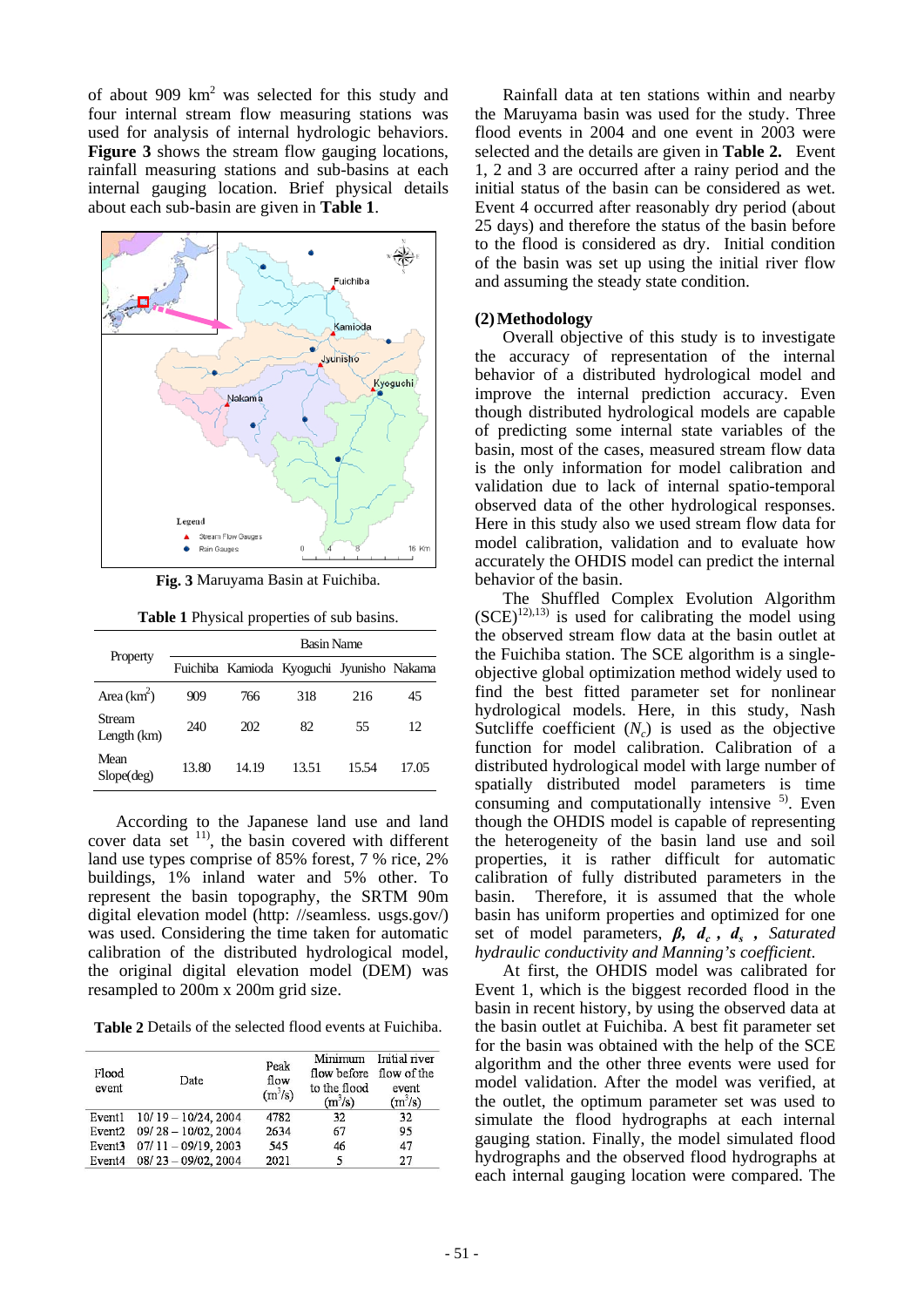Nash Sutcliffe coefficient was used for quantitative comparison of the prediction accuracy for all flood events at each internal stream flow gauging stations. **(3)Results and discussion** 

**Table 3** shows the performance of the model at the basin outlet for calibration and validation. It is clear that the optimized parameter for Event 1 predicts the other flood events to a reasonable accuracy at the basin outlet. Notably, the flood event starts after a dry period (Event 4) shows low prediction accuracy than other two events in the model validation. However, by looking at the model prediction accuracy only at the outlet of the basin, we can conclude that the uniform parameter set can capture range of flood events to a reasonable accuracy at the outlet.

**Table 3** Nash Sutcliffe coefficient for model calibration and validation.

| Calibration |      | Validation      |         |
|-------------|------|-----------------|---------|
| Event 1     |      | Event 2 Event 3 | Event 4 |
| N 99        | በ 97 | በ 91            | 0.73    |

The values of Nash efficiency for four events are shown in **Figure 4** for Fuichiba at the catchment outlet and internal stations Kamioda, Kyoguchi, Jyunisho and Nakama. According to **Figure 4**, the model gives good prediction accuracy at all internal locations for Event 1, 2 and 3, where the events starts with wet initial condition. Therefore, the model calibrated for very high floods with wet initial condition can even predict the internal behavior of small flood with wet initial condition. It is a good evidence to prove that the OHDIS model is capable of predicting the internal behavior to a reasonable accuracy for wide range of floods with wet initial conditions. In contrast to this, the model shows very low prediction accuracy at all internal locations for Event 4 (medium flood after a dry period) even though it gives fairly reasonable accuracy at the outlet at Fuichiba.

**Figure 5** shows the observed and model predicted hydrographs for Event 4 at each internal gauging station. When we look at the predicted and observed hydrographs, the model predictions are slower than the observed hydrographs at all internal locations. Having longer concentration time for flood events after a dry period is normal. However, in the case, the model is requested to generate faster flow at all internal locations when compared to observed flow. That is the main reason for giving low prediction accuracy at these places. Thus the model is requesting more fast flow. The parameter set used to predict the flow at these internal locations is the best fit parameter set obtained for the flood Event 1 at the basin outlet. Hence, there is no chance to change the parameters to improve the prediction accuracy inside the basin. Therefore,

setting uniform parameters for whole basin is not sufficient to reproduce the internal behavior for floods which begin especially after a dry period. Heterogeneity of a natural basin (e.g. temporal gullies) produces faster flows even though the rainfall intensity is weak. By considering all these facts and figures, we decided to include catchment heterogeneity and investigate whether it is possible to see any improvement.



**Fig.4** Internal prediction accuracy of the OHDIS model.



**Fig.5** Observed and model predicted hydrographs at Kamioda, Kyoguchi, Jyunisho and Nakama for Event 4.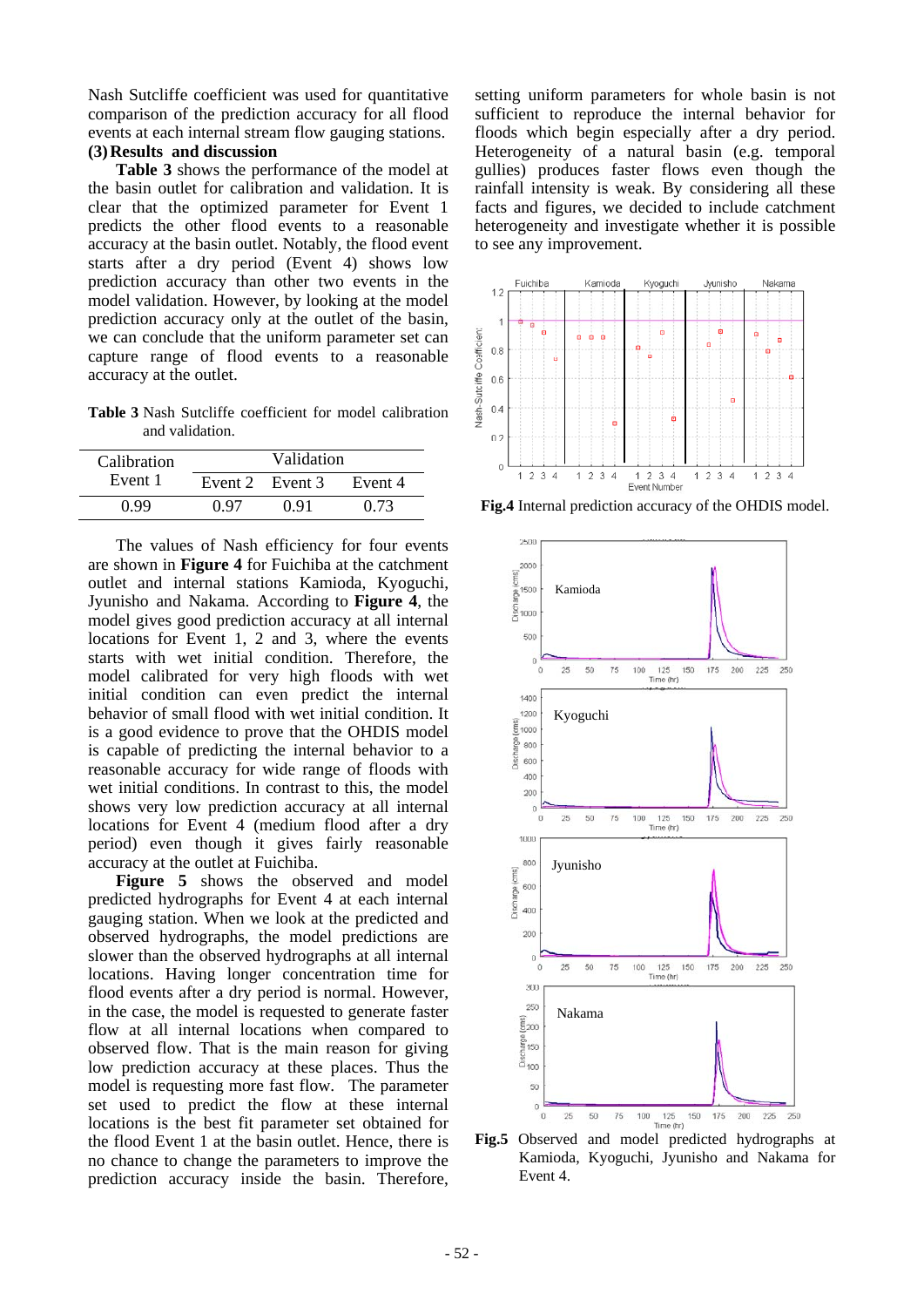## **4. IMPROVEMENT AND DISCUSSION**

In general, area along the river has high moisture content and the mountainous area has low soil depth. Therefore both places tend to produce quick flow during a rainfall event. The OHDIS model structure is flexible and it is possible to generate quick flow component easily by setting the thresholds  $d_c$  and  $d_s$  to zero. Here it is decided to check the effects on the internal prediction accuracy by setting the threshold  $d<sub>c</sub>$  and  $d<sub>s</sub>$  to zero at two different places within the basin,

- a. Along the river (Case II)
- b. At the higher mountains (Case III)

Case (I) represents the situation in the previous section as using only the optimized uniform parameter set for the basin. We kept the total modified area of nearly 10% of the total basin area for both cases. **Figure 6** shows the schematic diagrams of the test modifications.



**Fig.6** Schematic diagrams for modifications. The model parameters  $d_c$  and  $d_s$  are set to zero for dotted slope elements. Both cases, the area is 10% of the total catchment area.

**Figure 7** shows the model performance for each modification case at each internal gauging location for all flood events. According to the figure, model performance at all the internal places for all events

was improved for Case (II), where the soil depth is set to zero near to the river. The improvement is significant for the flood Event 4 at Kamioda, Kyoguchi and Jyunisho and percentage improvements of these locations with respect to Case(I) are 94%, 75% and 41%, respectively. On the other hand no significant improvement can be seen in Case (III) modification. In Case (II), the flow produced due to the modification directly flows to the river and hence it is more effective than the Case (III) where the produced flow go through slope elements with soil layer.

To investigate further on these findings, the model was calibrated independently for the other three events (Event 2, 3, 4) using the data at the basin outlet, Fuichiba. Then the best fit parameter sets were obtained for each event and predictions at internal locations were obtained for all three cases. Nash efficiency values at Fuichiba and all internal location for each parameter set for Case (I), (II) and (III) are shown in **Figure 8**. According to the figure corresponding to the basin outlet at the Fuichiba station, the model gives nice predictions for all events regardless of the parameter set used. It means that the model calibrated for any event can successfully use to predict the flow at the basin outlet for all other events. However, when look at the inside locations, Event 4 predictions shows low Nash efficiency values than the other events for all parameter sets.

It is clearly noticed that the model performance at internal locations improve significantly for the Case (II) modification while Case (III) gives little improvement. This pattern can be observed for all independent best fit parameter sets obtained at the basin outlet for each flood event. It confirms that the internal behavior of distributed hydrological model can be improved by setting the soil depth parameter to zero to easily generate surface flow.



**Fig. 7** Model performance at internal locations and the outlet at Fuichiba for Case (I), Case (II), and Case (III).